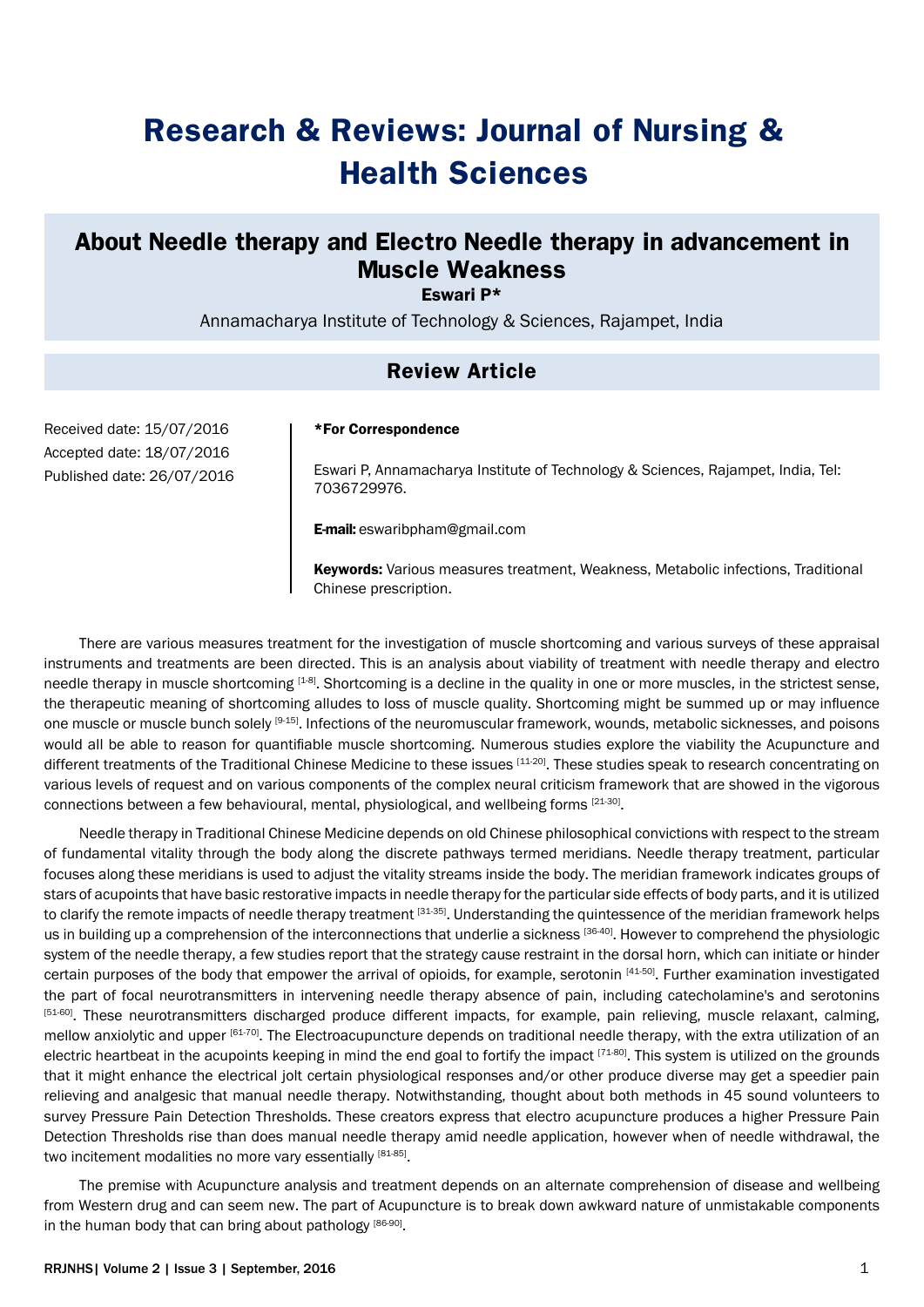## **EFFECTS**

#### Mechanical effects

Dry Needling may mechanically disturb a broken engine end plate, Needling results in a Local Twitch Response (LTR), The LTR results in an adjustment to muscle fiber length and in addition inhibitorily affecting adversarial muscles [91-93].

#### Neurophysiological effects

Baldry proposes that dry needling strategies fortify A-nerve strands (bunch III) for whatever length of time that 72 h post needling, Prolonged incitement of the tangible afferent A-filaments may initiate the enkephalinergic inhibitory dorsal horn interneurons, which infers that dry needling causes opioid interceded torment concealment, Another conceivable instrument of dry needling is the actuation of slipping inhibitory frameworks which would piece toxic boost into the dorsal horn, The LTR may likewise use the unreasonable ACh in the tissue which already was activating expanded terminating of limited strands [94-99].

#### Chemical effects

Thinks about by Shah et al. showed expanded levels of different chemicals at sharpened engine end plates, for example, Bradykinin, Substance P and CGRP (controller of Calcium and Phosphate parity). These chemicals were lessened quickly post a LTR. CGRP upgrades the arrival of ACh from nerve terminals, which results in expanded ACh receptors at the neuromuscular intersection, Needle infiltration will bring about miniaturized scale injury and small scale dying (confined irritation) and subsequently the presentation of PDGF into the territory to advance mending.

### **REFERENCES**

- 1. [Motamedi K. Commemorate national multiple sclerosis day \(28th of May\): Seek funding for research. J Mult Scler \(Foster](http://www.omicsgroup.org/journals/commemorate-national-multiple-sclerosis-day-th-of-may-seek-funding-for-research-jmso-e001.pdf)  [City\). 2014;1:1](http://www.omicsgroup.org/journals/commemorate-national-multiple-sclerosis-day-th-of-may-seek-funding-for-research-jmso-e001.pdf).
- 2. [David GH. Obstacles to progress in MS: A personal story. J](http://www.omicsgroup.org/journals/obstacles-to-progress-in-ms-a-personal-story-jmso-e102.php?aid=27149) Mult Scler (Foster City). 2014;1:1.
- 3. [Ehrle N. Yet a lot to consider regarding cognition in multiple sclerosis. J Mult Scler \(Foster City\). 2014;1:1.](http://www.omicsgroup.org/journals/yet-a-lot-to-consider-regarding-cognition-in-multiple-sclerosis-jmso-e-103.php?aid=27150)
- 4. [Bianca WG. Parity associated with long-term disease progression in women with multiple sclerosis. J Mult Scler \(Foster](http://www.omicsgroup.org/journals/parity-associated-with-longterm-disease-progression-in-women-with-multiple-sclerosis-jmso-101.php?aid=27139)  [City\). 2014;1:1-6](http://www.omicsgroup.org/journals/parity-associated-with-longterm-disease-progression-in-women-with-multiple-sclerosis-jmso-101.php?aid=27139)
- 5. [Bhupendra OK. Plasma exchange in secondary progressive multiple sclerosis: Twenty-five year follow-up study. J Mult Scler](http://www.omicsgroup.org/journals/plasma-exchange-in-secondary-progressive-multiple-sclerosis-twentyfive-year-followup-study-jmso-102.php?aid=27140)  [\(Foster City\). 2014;1:1-7.](http://www.omicsgroup.org/journals/plasma-exchange-in-secondary-progressive-multiple-sclerosis-twentyfive-year-followup-study-jmso-102.php?aid=27140)
- 6. [Tsamopoulos NG. Chronic cerebrospinal venous insufficiency in multiple sclerosis: The hydrostatic-immune paradigm and](http://www.omicsgroup.org/journals/hydrostaticimmune-paradigm-and-the-flow-cytometry-as-a-diagnostic-tool-jmso-103.php?aid=27141)  [the flow cytometry as a diagnostic tool. J Mult Scler \(Foster City\). 2014;1:1-6.](http://www.omicsgroup.org/journals/hydrostaticimmune-paradigm-and-the-flow-cytometry-as-a-diagnostic-tool-jmso-103.php?aid=27141)
- 7. [Maria CA. HLA-DRB1\\* Allele frequencies in pediatric, adolescent and adult-onset multiple sclerosis patients, in a hellenic](http://www.omicsgroup.org/journals/adultonset-multiple-sclerosis-patients-in-a-hellenic-sample-evidence-for-new-and-established-associations-jmso-104.php?aid=27143)  [sample. Evidence for new and established associations. J Mult Scler \(Foster City\). 2014;1:1-8.](http://www.omicsgroup.org/journals/adultonset-multiple-sclerosis-patients-in-a-hellenic-sample-evidence-for-new-and-established-associations-jmso-104.php?aid=27143)
- 8. [Nathalie E. Abnormal long-term episodic memory profiles in multiple sclerosis? J Mult Scler \(Foster City\). 2014;1:1-8.](http://www.omicsgroup.org/journals/abnormal-longterm-episodic-memory-profiles-in-multiple-sclerosis-jmso-105.php?aid=27144)
- 9. [Comachio J. Clinical commentary: About acupuncture and electroacupuncture in advances in muscle weakness. J Mult](http://www.omicsgroup.org/journals/clinical-commentary-about-acupuncture-and-electroacupuncture-inadvances-in-muscle-weakness-2376-0389-1000168.php?aid=70953)  [Scler \(Foster City\). 2016;1:1.](http://www.omicsgroup.org/journals/clinical-commentary-about-acupuncture-and-electroacupuncture-inadvances-in-muscle-weakness-2376-0389-1000168.php?aid=70953)
- 10. [Takahashi S. Reduced efficacy of enzyme replacement therapy in a child with late-onset Pompe disease. J Mult Scler](http://www.omicsonline.org/open-access/reduced-efficacy-of-enzyme-replacement-therapy-in-a-child-with-lateonset-pompe-disease-2161-0665-1000290.php?aid=73657)  [\(Foster City\). 2016;6:1-3.](http://www.omicsonline.org/open-access/reduced-efficacy-of-enzyme-replacement-therapy-in-a-child-with-lateonset-pompe-disease-2161-0665-1000290.php?aid=73657)
- 11. [Geetanjali S, et al. Early electrodiagnostic findings of Guillain Barre syndrome.](http://www.omicsonline.org/early-electrodiagnostic-findings-of-guillain-barre-syndrome-2155-9562.1000142.php?aid=11140) J Neurol Neurophysiol. 2013; 4.
- 12. [Stewart IB, et al. Bomb disposal in the tropics: A cocktail of metabolic and environmental heat.](http://www.omicsgroup.org/journals/bomb-disposal-in-the-tropics-a-cocktail-of-metabolic-and-environmental-heat-2165-7556.S2-001.php?aid=10582) J Ergonomics. 2013;3:S2-001.
- 13. [Nishigami T, et al. Effects of a hardness discrimination task in failed back surgery syndrome with severe low back pain and](http://www.omicsgroup.org/journals/effects-of-a-hardness-discrimination-task-in-failed-back-surgery-syndrome-with-severe-low-back-pain-and-disturbed-body-image-case-study-2165-7025.S1-008.php?aid=8984)  [disturbed body image: Case study.](http://www.omicsgroup.org/journals/effects-of-a-hardness-discrimination-task-in-failed-back-surgery-syndrome-with-severe-low-back-pain-and-disturbed-body-image-case-study-2165-7025.S1-008.php?aid=8984) J Nov Physiother. 2012;S1-008.
- 14. Shingu C, et al. [Sugammadex is safe and effective for patients with myasthenia gravis.](http://www.omicsonline.org/sugammadex-is-safe-and-effective-for-patients-with-myasthenia-gravis-2155-6148.1000122.php?aid=114) J Anesthe Clinic Res. 2012;2:122.
- 15. [Yang W, et al. Clinical analysis on 10 patients with permanent neonatal diabetes mellitus.](http://www.omicsonline.org/clinical-analysis-on-10-patients-with-permanent-neonatal-diabetes-mellitus-2161-1017.S5-004.php?aid=3956) Endocrinol Metabol Syndrome. [2012; S5:004.](http://www.omicsonline.org/clinical-analysis-on-10-patients-with-permanent-neonatal-diabetes-mellitus-2161-1017.S5-004.php?aid=3956)
- 16. [Takahashi S, et al. Reduced efficacy of enzyme replacement therapy in a child with late-onset Pompe disease.](http://www.omicsonline.org/open-access/reduced-efficacy-of-enzyme-replacement-therapy-in-a-child-with-lateonset-pompe-disease-2161-0665-1000290.php?aid=73657) Pediat [Therapeut. 2016;6:290.](http://www.omicsonline.org/open-access/reduced-efficacy-of-enzyme-replacement-therapy-in-a-child-with-lateonset-pompe-disease-2161-0665-1000290.php?aid=73657)
- 17. [Albi JC. A mutation in lamin A/C gene previously known to cause Emery- Driefuss muscular dystrophy causing a phenotype](http://www.omicsgroup.org/journals/a-mutation-in-lamin-ac-gene-previously-known-to-cause-emerydriefuss-muscular-dystrophy-causing-a-phenotype-of-limb-girdlemuscular-2165-7920-1000770.php?aid=73622)  [of limb girdle muscular dystrophy type 1B.](http://www.omicsgroup.org/journals/a-mutation-in-lamin-ac-gene-previously-known-to-cause-emerydriefuss-muscular-dystrophy-causing-a-phenotype-of-limb-girdlemuscular-2165-7920-1000770.php?aid=73622) J Clin Case Rep. 2016;6:770.
- 18. [Josielli C. Clinical commentary: About acupuncture and electroacupuncture in advances in muscle weakness.](http://www.omicsgroup.org/journals/clinical-commentary-about-acupuncture-and-electroacupuncture-inadvances-in-muscle-weakness-2376-0389-1000168.php?aid=70953) J Mult Scler [\(Foster City\)](http://www.omicsgroup.org/journals/clinical-commentary-about-acupuncture-and-electroacupuncture-inadvances-in-muscle-weakness-2376-0389-1000168.php?aid=70953). 2016.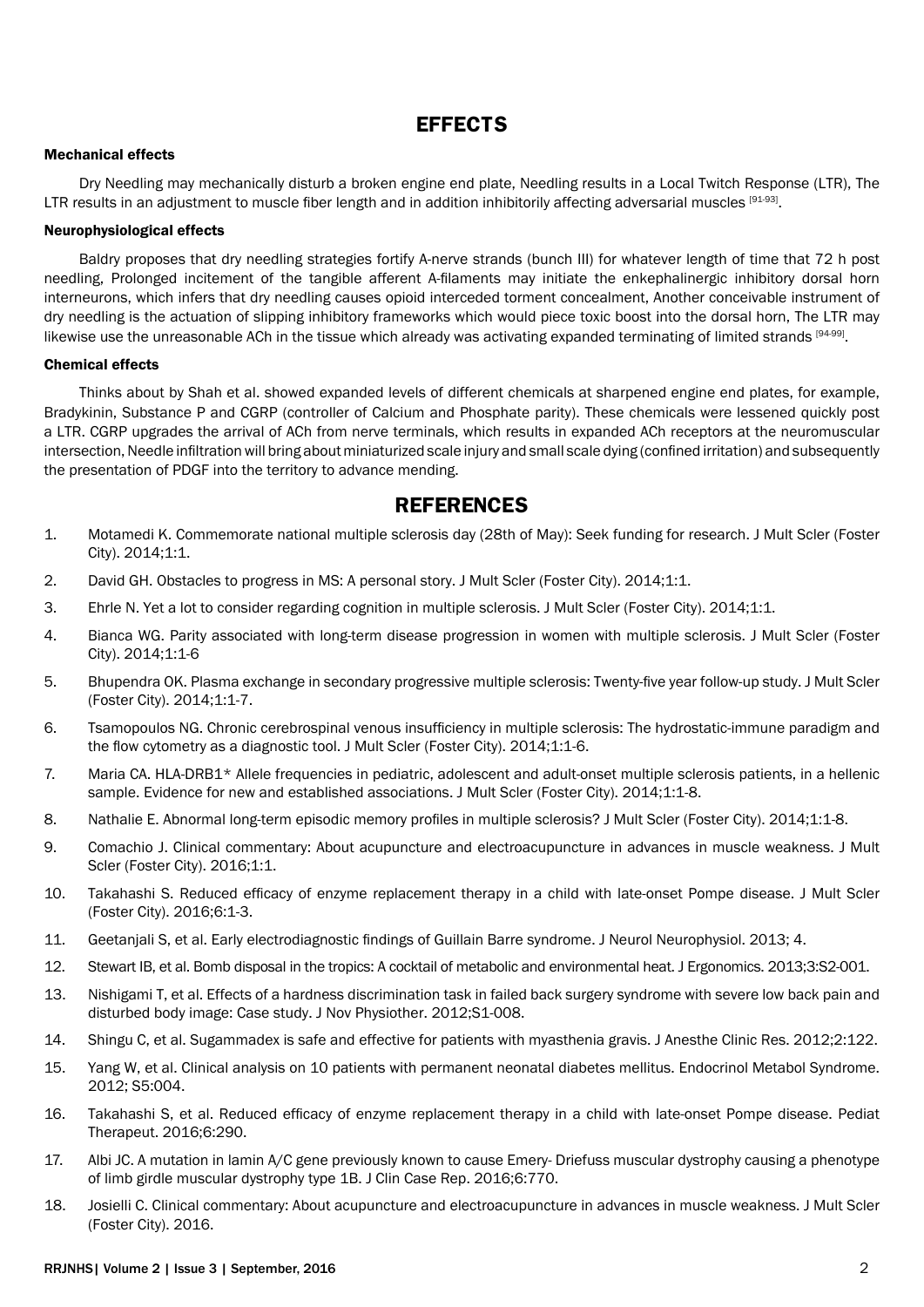- 19. [Morriello F, et al. A link between lung injury and inflammatory myopathies: Making the diagnosis.J Clin Case Rep. 2016;6:720](http://www.omicsgroup.org/journals/a-link-between-lung-injury-and-inflammatory-myopathies-making-thediagnosis-2165-7920-1000720.php?aid=70504)
- 20. [Matsuzawa R and Matsunaga A. Frailty and survival in patients with end-stage renal disease.J Yoga Phys Ther. 2016;6:227.](http://www.omicsonline.org/open-access/frailty-and-survival-in-patients-with-endstage-renal-disease-2157-7595-1000227.php?aid=69160)
- 21. [Renwick NM, et al. Progressive neuromuscular syndromes linked to dynamin-2 mutations.](http://www.omicsgroup.org/journals/progressive-neuromuscular-syndromes-linked-to-dynamin2-mutations-2376-0389-1000163.php?aid=68284) J Mult Scler (Foster City). 2016.
- 22. [Abbas MH, et al. Adolescent with hypothyroidism induced rhabdomyolysis and acute kidney injury.](http://www.omicsgroup.org/journals/adolescent-with-hypothyroidism-induced-rhabdomyolysis-and-acutekidney-injury-2165-7920-1000498.php?aid=53297) J Clin Case Rep. [2015;5:498.](http://www.omicsgroup.org/journals/adolescent-with-hypothyroidism-induced-rhabdomyolysis-and-acutekidney-injury-2165-7920-1000498.php?aid=53297)
- 23. [Sohail A and Imtiaz F. A classical case of Duchenne muscular dystrophy. Hereditary Genet. 2015;4:139.](http://www.omicsonline.org/open-access/a-classical-case-of-duchenne-muscular-dystrophy-2161-1041-4-1000139.php?aid=36387)
- 24. [Sivathanu S and Sampath S. Childhood chronic inflammatory demyelinating polyneuropathy A report of two cases.](http://www.omicsgroup.org/journals/childhood-chronic-inflammatory-demyelinating-polyneuropathy-a-report-of-two-cases-2168-975X.1000155.php?aid=36196) Brain [Disord Ther. 2015;4:155.](http://www.omicsgroup.org/journals/childhood-chronic-inflammatory-demyelinating-polyneuropathy-a-report-of-two-cases-2168-975X.1000155.php?aid=36196)
- 25. [Dinesh A, et al. Advanced skeletal muscle MR imaging approaches in the assessment of muscular dystrophies.](http://www.omicsonline.org/open-access/advanced-skeletal-muscle-mr-imaging-approaches-in-the-assessment-of-muscular-dystrophies-2329-9096.1000248.php?aid=36028) Int J Phys [Med Rehabil. 2014;2:248.](http://www.omicsonline.org/open-access/advanced-skeletal-muscle-mr-imaging-approaches-in-the-assessment-of-muscular-dystrophies-2329-9096.1000248.php?aid=36028)
- 26. [Niba ETE, et al. Targeted next-generation sequencing reveals a homozygous nonsense mutation in CAPN3 that causes](http://www.omicsonline.org/open-access/targeted-nextgeneration-sequencing-reveals-a-homozygous-nonsense-mutation-in-capn-2155-9929.1000194.php?aid=31950)  [limb-girdle muscular dystrophy type 2A first in Vietnam.](http://www.omicsonline.org/open-access/targeted-nextgeneration-sequencing-reveals-a-homozygous-nonsense-mutation-in-capn-2155-9929.1000194.php?aid=31950) J Mol Biomark Diagn. 2014;5.
- 27. [Okada Y, et al. Rehabilitation for postural deformities in Parkinson's disease: An update and novel findings.J Nov Physiother.](http://www.omicsgroup.org/journals/rehabilitation-for-postural-deformities-in-parkinsons-disease-an-update-and-novel-findings-2165-7025-233.php?aid=33636)  [2014;4:233.](http://www.omicsgroup.org/journals/rehabilitation-for-postural-deformities-in-parkinsons-disease-an-update-and-novel-findings-2165-7025-233.php?aid=33636)
- 28. [Zhiming Fu, et al. A potent pharmacological mushroom:](http://www.omicsgroup.org/journals/a-potent-pharmacological-mushroom-pleurotus-eryngii-2165-8056-1000139.php?aid=76165) *Pleurotus eryngii*. Fungal Genom Biol. 2016;6:139.
- 29. [Tang X, et al. A randomized controlled clinical trial on the treatment of type 2 diabetes with depression by Wu Ling capsule.](http://www.omicsgroup.org/journals/a-randomized-controlled-clinical-trial-on-the-treatment-of-type-2-diabeteswith-depression-by-wu-ling-capsule-2167-0870-1000273.php?aid=75784) J [Clin Trials. 2016;6:273.](http://www.omicsgroup.org/journals/a-randomized-controlled-clinical-trial-on-the-treatment-of-type-2-diabeteswith-depression-by-wu-ling-capsule-2167-0870-1000273.php?aid=75784)
- 30. [Yang J, et al. The effects of acetylation of PTEN on hepatic gluconeogenesis.](http://www.omicsonline.org/open-access/the-effects-of-acetylation-of-pten-on-hepatic-gluconeogenesis-2161-0460-1000243.php?aid=75777) J Alzheimers Dis Parkinsonism. 2016.
- 31. [Yuan LS, et al. Transcutaneous vagus nerve stimulation for the treatment of insomnia disorder: A study protocol for a](http://www.omicsgroup.org/journals/transcutaneous-vagus-nerve-stimulation-for-the-treatment-of-insomniadisorder-a-study-protocol-for-a-double-blinded-randomized-clin-2167-0870-1000271.php?aid=75596)  [double blinded randomized clinical trial.](http://www.omicsgroup.org/journals/transcutaneous-vagus-nerve-stimulation-for-the-treatment-of-insomniadisorder-a-study-protocol-for-a-double-blinded-randomized-clin-2167-0870-1000271.php?aid=75596) J Clin Trials. 2016;6:271.
- 32. [Fang W, et al. The effect on gut microbiota structure of primarily diagnosed type 2 diabetes patients intervened by Sancai](http://www.omicsgroup.org/journals/the-effect-on-gut-microbiota-structure-of-primarily-diagnosed-type-2-diabetespatients-intervened-by-sancai-lianmei-particle-and-ac-2167-0870-1000270.php?aid=75595)  [Lianmei particle and Acarbose: A randomized controlled trial.](http://www.omicsgroup.org/journals/the-effect-on-gut-microbiota-structure-of-primarily-diagnosed-type-2-diabetespatients-intervened-by-sancai-lianmei-particle-and-ac-2167-0870-1000270.php?aid=75595) J Clin Trials. 2016;6:270.
- 33. [Yuanbo Fu, et al. A summary of acupuncture and moxibustion therapy for the urinary tract infection after stroke.](http://www.omicsonline.org/open-access/a-summary-of-acupuncture-and-moxibustion-therapy-for-the-urinary-tractinfection-after-stroke-jidd-100107.php?aid=75526) J Infect [Dis Diagn. 2016;1:107.](http://www.omicsonline.org/open-access/a-summary-of-acupuncture-and-moxibustion-therapy-for-the-urinary-tractinfection-after-stroke-jidd-100107.php?aid=75526)
- 34. [Dianrong S. Myomectomy during caesarean section is likely feasible.](http://www.omicsonline.com/open-access/myomectomy-during-caesarean-section-is-likely-feasible-2090-7214-1000234.php?aid=74792) Clinics Mother Child Health 2016;13:234.
- 35. [Rui-hai Y, et al. Granulomatosis with polyangiitis presenting as postoperative gastrointestinal stromal tumors: A case](http://www.omicsgroup.org/journals/granulomatosis-with-polyangiitis-presenting-as-postoperative-gastrointestinal-stromal-tumors-a-case-report-2167-1095-1000224.php?aid=74396)  report. [J Hypertens \(Los Angel\). 2016;5:224.](http://www.omicsgroup.org/journals/granulomatosis-with-polyangiitis-presenting-as-postoperative-gastrointestinal-stromal-tumors-a-case-report-2167-1095-1000224.php?aid=74396)
- 36. Huu Tung N, et al. *In vitro* [fertilization with mouse sperm activated by components of Licorice root extract.](http://www.esciencecentral.org/journals/in-vitro-fertilization-with-mouse-sperm-activated-by-components-oflicorice-root-extract-2329-6836-1000217.php?aid=72649) Nat Prod Chem [Res. 2016;4:217.](http://www.esciencecentral.org/journals/in-vitro-fertilization-with-mouse-sperm-activated-by-components-oflicorice-root-extract-2329-6836-1000217.php?aid=72649)
- 37. [Songshan S, et al. Structural features and anti-complement activity of an acidic polysaccharide from](http://www.omicsonline.org/open-access/structural-features-and-anticomplement-activity-of-an-acidicpolysaccharide-from-forsythia-suspensa-2153-0637-1000138.php?aid=72644) *Forsythia suspensa*. J [Glycomics Lipidomics.](http://www.omicsonline.org/open-access/structural-features-and-anticomplement-activity-of-an-acidicpolysaccharide-from-forsythia-suspensa-2153-0637-1000138.php?aid=72644) 2016.
- 38. [Jin J. Modifications of Ames test for assessing the mutagenicity of traditional Chinese medicines.J Clin Toxicol. 2016;6:285.](http://www.omicsonline.org/open-access/modifications-of-ames-test-for-assessing-the-mutagenicity-of-traditionalchinese-medicines-2161-0495-1000285.php?aid=71593)
- 39. [Weng X, et al. Studies on efficacy mechanism of Chinese herbal combination based on drug metabolizing enzyme.](http://www.omicsonline.org/open-access/studies-on-efficacy-mechanism-of-chinese-herbal-combination-based-ondrug-metabolizing-enzyme-2157-7544-1000160.php?aid=71363) J [Thermodyn Catal. 2016;7:160.](http://www.omicsonline.org/open-access/studies-on-efficacy-mechanism-of-chinese-herbal-combination-based-ondrug-metabolizing-enzyme-2157-7544-1000160.php?aid=71363)
- 40. [Zhen-Huan L, et al. Quality of life of children with ASD.](http://www.omicsgroup.org/journals/quality-of-life-of-children-with-asd-2165-7890-1000183.php?aid=76204) Autism Open Access. 2016.
- 41. [Zhiming Fu et al. A potent pharmacological mushroom:](http://www.omicsgroup.org/journals/a-potent-pharmacological-mushroom-pleurotus-eryngii-2165-8056-1000139.php?aid=76165) *Pleurotus eryngii*. Fungal Genom Biol. 2016;6:139.
- 42. [Du Q, et al. The pharmaceutical research of](http://www.rroij.com/open-access/the-pharmaceutical-research-of-bulbus-fritillariae-.php?aid=66732) *Bulbus fritillariae*. Pharmacognosy and Phytochemistry. 2016.
- 43. [Liang L, et al. Comparative study on fluorescence spectra of Chinese medicine north and south isatis root granules.](http://www.esciencecentral.org/journals/comparative-study-on-fluorescence-spectra-of-chinese-medicine-northand-south-isatis-root-granules-2329-6836-1000201.php?aid=66718) Nat [Prod Chem Res. 2016;4:201.](http://www.esciencecentral.org/journals/comparative-study-on-fluorescence-spectra-of-chinese-medicine-northand-south-isatis-root-granules-2329-6836-1000201.php?aid=66718)
- 44. [Rainer F. East-west-monitoring: What is the relation between the "water"- "fire" axis of the "bagua" and long-range coherence](http://www.omicsgroup.org/journals/eastwestmonitoring-what-is-the-relation-between-the-water--fireaxis-of-the-bagua-and-longrange-coherence-effects-in-biologicalsyst-2168-9296-1000163.php?aid=65622)  [effects in biological systems?](http://www.omicsgroup.org/journals/eastwestmonitoring-what-is-the-relation-between-the-water--fireaxis-of-the-bagua-and-longrange-coherence-effects-in-biologicalsyst-2168-9296-1000163.php?aid=65622) Cell Dev Biol. 2015;4:163.
- 45. [Vimal P and Shaun H. Brief report: Is acupressure an effective treatment of lower back pain? A narrative review.](http://www.esciencecentral.org/journals/brief-report-is-acupressure-an-effective-treatment-of-lower-back-paina-narrative-review-2327-5162-1000206.php?aid=65160) Altern [Integr Med](http://www.esciencecentral.org/journals/brief-report-is-acupressure-an-effective-treatment-of-lower-back-paina-narrative-review-2327-5162-1000206.php?aid=65160). 2015.
- 46. [Shi D, et al. Gene therapy: Current situation and application prospect.](http://www.omicsgroup.org/journals/gene-therapy-current-situation-and-application-prospect-2167-0412-1000E167.php?aid=64919) Med Aromat Plants. 2016;5:E167.
- 47. [Jie-Jun L, et al. anti-inflammatory effects of moxibustion on mice with adjuvant arthritis: Role of TRPV1.](http://www.esciencecentral.org/journals/antiinflammatory-effects-of-moxibustion-on-mice-with-adjuvant-arthritisrole-of-trpv1-2327-5162-1000199.php?aid=64760) Altern Integr Med. 2015.
- 48. [Xiangping K, et al. Effects of Zuogui Wan and Yougui Wan on the expression of learning- and memory-related signal](http://www.esciencecentral.org/journals/effects-of-zuogui-wan-and-yougui-wan-on-the-expression-of-learning-andmemoryrelated-signal-transduction-molecules-2327-5162-1000196.php?aid=64752)  [transduction molecules.](http://www.esciencecentral.org/journals/effects-of-zuogui-wan-and-yougui-wan-on-the-expression-of-learning-andmemoryrelated-signal-transduction-molecules-2327-5162-1000196.php?aid=64752) Altern Integr Med. 2015.
- 49. [Liuning L, et al. Effect of Chinese medicine XIAOJI decoction combined with platinum-based chemotherapy and transfusion](http://www.omicsonline.org/open-access/effect-of-chinese-medicine-xiaoji-decoction-combined-with-platinumbased-chemotherapy-and-transfusion-of-cytokineinduced-killer-cel-2157-7609-S10-001.php?aid=64428)  [of cytokine-induced killer cells in patients with stage III B/IV non-small cell lung cancer.](http://www.omicsonline.org/open-access/effect-of-chinese-medicine-xiaoji-decoction-combined-with-platinumbased-chemotherapy-and-transfusion-of-cytokineinduced-killer-cel-2157-7609-S10-001.php?aid=64428) J Drug Metab Toxicol. 2016.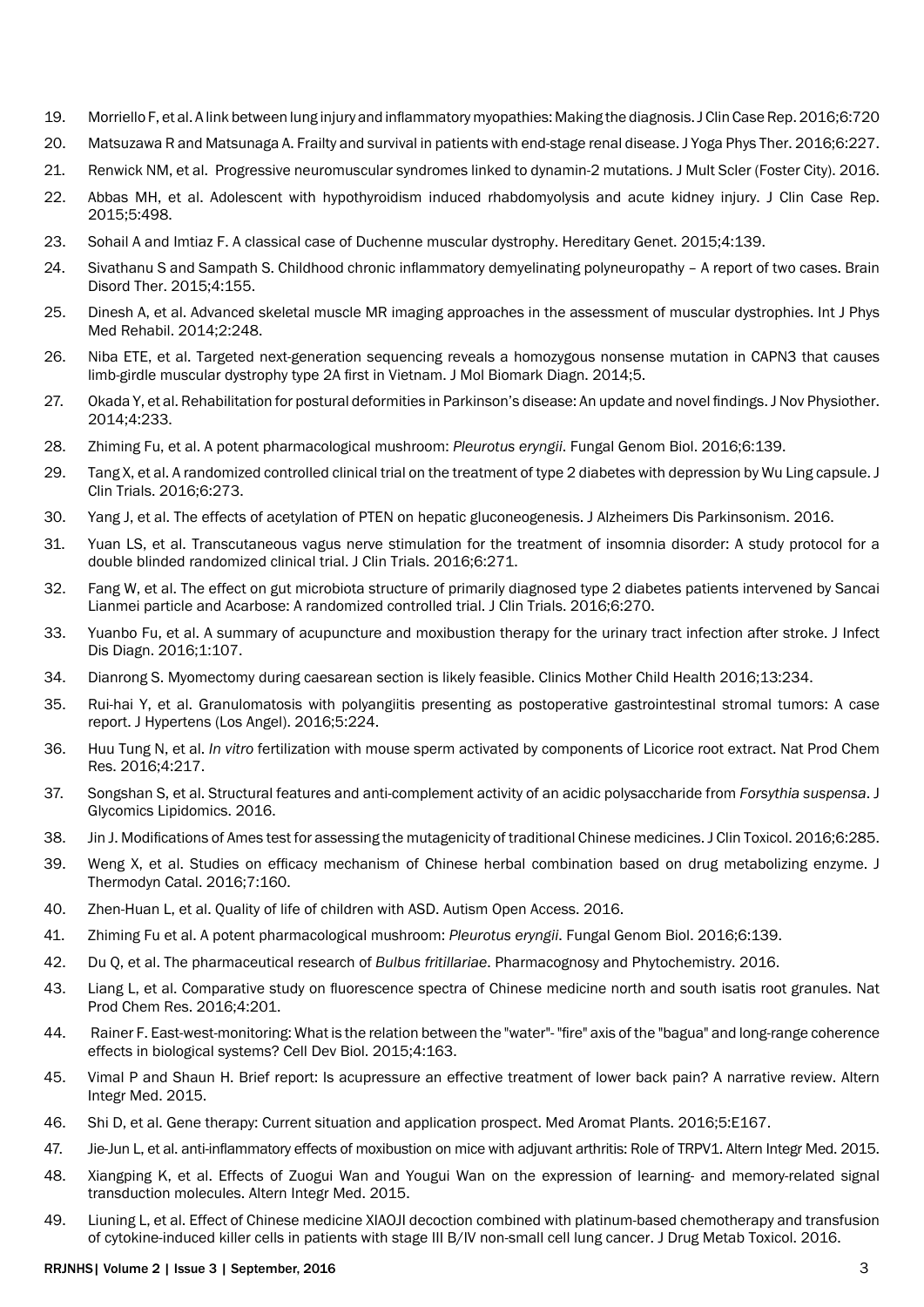- 50. Baur-Mueller B. The treatment of herpes zoster and post zoster neuralgia with acupuncture and western herbs in Chinese medicine. J Homeop Avury Med. 2015:4:179.
- 51. Jui-Hsia H, et al. Healthcare functions of Cordyceps cicadae. J Nutr Food Sci. 2015;5:432.
- Lei W, et al. Research of xinfeng capsule on pulmonary function in adjuvant arthritis rats based on the effects of B, T cell 52. immunity. J Arthritis. 2015:4:172.
- 53. Zheng S, et al. The principle of principal, assistant, complement and guide in traditional Chinese medicine. Med Aromat Plants. 2015;4:E163.
- 54. Zheng S, et al. Processing of traditional Chinese herbal drugs-the science of the application of Chinese traditional medicine. Med Aromat Plants. 2015;4:E162.
- 55. Tang B. Recognizing criminal behavior (Filicide) of persons diagnosed with mental illness: An analysis on the intentionality and a philosophical disclosure on ethics and morality. J Clin Res Bioeth. 2015;6:239.
- 56. Zhang YL, et al. Three-dimensional pharmacological characteristics of taste type  $\delta$ . Â<sub>i</sub>receptors and ligand-based virtual screening in Chinese herbal medicine. Journal of Chemistry. 2015.
- Hong-liang G, et al. Neuroprotection of sesamin against cerebral ischemia in vivo and N-methyl-D-aspartate-induced 57. apoptosis in vitro. Biochem Pharmacol (Los Angel). 2015;4:185.
- 58. Zhenhuan L and Yong Z. Application and prospect of music therapy in rehabilitation of cerebral palsy. J Biomusic Eng. 2015;3:e107.
- 59. Qiannan Z, et al. Immediate expander implantation following simple mastectomy of a seven kilograms giant phyllodes tumor. J Cell Sci Ther. 2015.
- 60. Zhao C, et al. What can we think about from the outbreak of Ebola hemorrhagic fever? Med Aromat Plants. 2015;3:e157.
- Lina G. et al. The role of traditional Chinese medicine in anticancer therapy. Med Aromat Plants, 2015:3:e156. 61.
- 62. Jihui W, et al. Review on bioactive peptides and pharmacological activities of Buthus martensii Karsch. Biochem Pharmacol (Los Angel). 2015;4:166.
- 63. Fasi AS, et al. Traditional Chinese medicine and its significance. Med Chem (Los Angeles). 2015;5:001R.
- 64. Leung PC. The use of acupuncture for back pain. J Spine. 2015;4:e114.
- 65. Jie Shen S, et al. Optimization and validation of a fingerprint about Hypericum perforatum L. extracts by Plackett-Burman randomization method. J Cytol Histol. 2015;6:301.
- 66. Zhou Z, et al. Chinese FDA approved fungal glycan-based drugs: An overview of structures, mechanisms and clinical related studies. Transl Med (Sunnyvale), 2014;4:141.
- 67. Paola Pelullo C, et al. Self-reported changes in health status in a traditional Chinese medicine centre: An observational study. J Nov Physiother. 2015;5:243.
- 68. Yang L, et al. Phytochemical isoliquiritigenin inhibits angiogenesis ex vivo and corneal neovascularization in mice. Altern Integr Med. 2014;4:176.
- 69. Wang D, et al. Activities of antitussive of even alkaloids from Bulbus fritillariae cirrhosae. Nat Prod Chem Res. 2014;2:S1-005.
- 70 Seki T, et al. Use of traditional East Asian medicine to diagnose and Kampo medicine Kamishoyosan to treat survivors of the Great East Japan earthquake 2011: A retrospective study. Altern Integr Med. 2014;4:172.
- Kevin WC, et al. Two cases of complete recovery from fibromyalgia syndrome after external gigong therapy. Altern Integr 71. Med. 2014:4:169.
- Rui M. et al. Acupuncture for generalized anxiety disorder: A systematic review. J Psychol Psychother. 2014;4:155.  $72<sub>2</sub>$
- 73. Hu B, et al. Bioassay-guided Isolation of the anti-diabetic active principle from Salvia miltiorrhiza and its stimulatory effects on glucose uptake using 3T3-L1 adipocytes. Med Chem (Los Angeles). 2014;4:592.
- 74. Yi-Ju S, et al. Left-right asymmetry of pulse harmonics in non-pregnant women and late pregnant women. J Clin Exp Cardiolog. 2014;5:331.
- 75. Adak M. Make a Habit of green tea drinking for prevention of cancer. Biochem & Pharmacol. 2014;3:e162.
- 76. Huang D, et al. Low frequency electro-acupuncture and physical exercise induces menstruation in a young woman with amenorrhea related to polycystic ovary syndrome: A case report. Altern Integ Med. 2014;3:166.
- Ai-hua Z, et al. Metabolomics analysis of marker metabolites for patients with pancreatic cancer. Med Chem (Los Angeles). 77. 2014;4:506.
- 78. Kathie T and Hoan LB. Attitudes of Alberta pharmacists pertaining to traditional Chinese medicine practice and complementary alternative medicine. J Pharma Care Health Sys. 2014;1:108.

#### RRJNHS| Volume 2 | Issue 3 | September, 2016